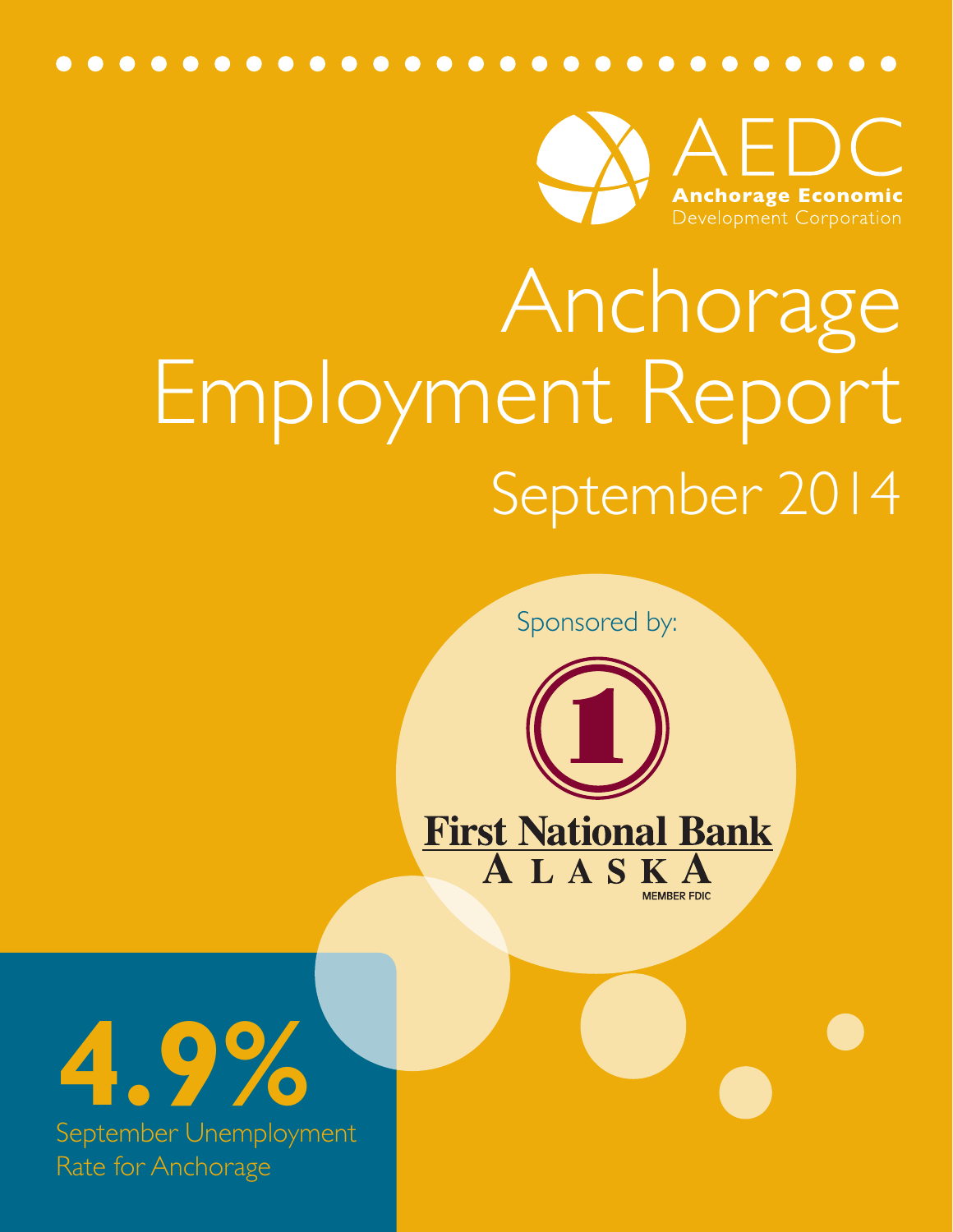# EXECUTIVE SUMMARY

## MONTHI Y UNFMPI OYMENT

**The not seasonally adjusted unemployment rate for Anchorage in September was 4.9 percent, down 0.4 percent from August's revised rate.** This is well below the national rate of 5.7 percent and the statewide rate of 5.9 percent. This decrease continues the trend in 2014 - following the 2013 ebb and flow of employment in Anchorage which is expected to continue throughout the remainder of the year. Current indications are that the annual unemployment rate for Anchorage for 2014 will be slightly higher than 2013 at 5.1 percent. *As always, it should be noted that these are preliminary survey figures for September and will be revised next month.* 

# YEAR-TO-DATE UNEMPLOYMENT

The average year-to-date (YTD) non-seasonally adjusted unemployment rate in Anchorage was 5.2 percent at the end of September, which is the same level as this time in 2013. An increase of 650 in the employment total and 765 in the Anchorage labor force during the YTD period has resulted in the reported unemployment total increasing by 115. The total number of unemployed people in Anchorage for the month of September is estimated at 7,627 (those actively looking for jobs), 358 more than September 2013. In the Mat-Su Borough, the YTD average monthly unemployment rate is unchanged from 2013 YTD, and in the Kenai Peninsula Borough, the rate is down 0.1 percent over the same period (see the charts at the end of this report for more details).

*It is important to note that these Anchorage unemployment numbers represent the labor force residing in Anchorage, and does not describe the number of filled positions in Anchorage. The industry employment estimates referenced in the remainder of this report are representative of the number of jobs in the Municipality of Anchorage, regardless of the job holder's place of residency. This is important to note, especially this month, as Anchorage's employment total has gone down, while total jobs (as noted in the next section) have increased.*

# ANCHORAGE INDUSTRY EMPLOYMENT ESTIMATES

As for Anchorage industry employment estimates, which includes total jobs in Anchorage held by city residents and commuters, the YTD average is continuing to show improvement over 2013 with a net increase of 411 jobs so far. **The private sector (total jobs minus government jobs) has grown by 1,033 jobs during this time, equaling a growth rate of 0.8 percent.** Government employment has declined by 622 jobs so far, with losses split between federal and local education employment. State government positions have increased by 11 over the same period.

**In the goods producing category, the Mining & Logging industry (which includes Oil & Gas employment) continues to show the largest YTD growth**, while service providing industries such as Information, Trade/ Transportation/Utilities and Leisure & Hospitality are also showing strong growth. Seven of the ten major industries' September 2014 averages are at or above September 2013 totals, indicating sustained growth in many fields.

**Overall, Anchorage's employment statistics are strong. September's jobs total of 160,600 is the highest total for the month on record. The monthly decline of total jobs that occurs each year between August and December has started at a slower rate this year, suggesting that this year's gains are here to stay.**  Coupled with the low YTD unemployment rate, Anchorage's labor market is typical of a "full employment" environment.

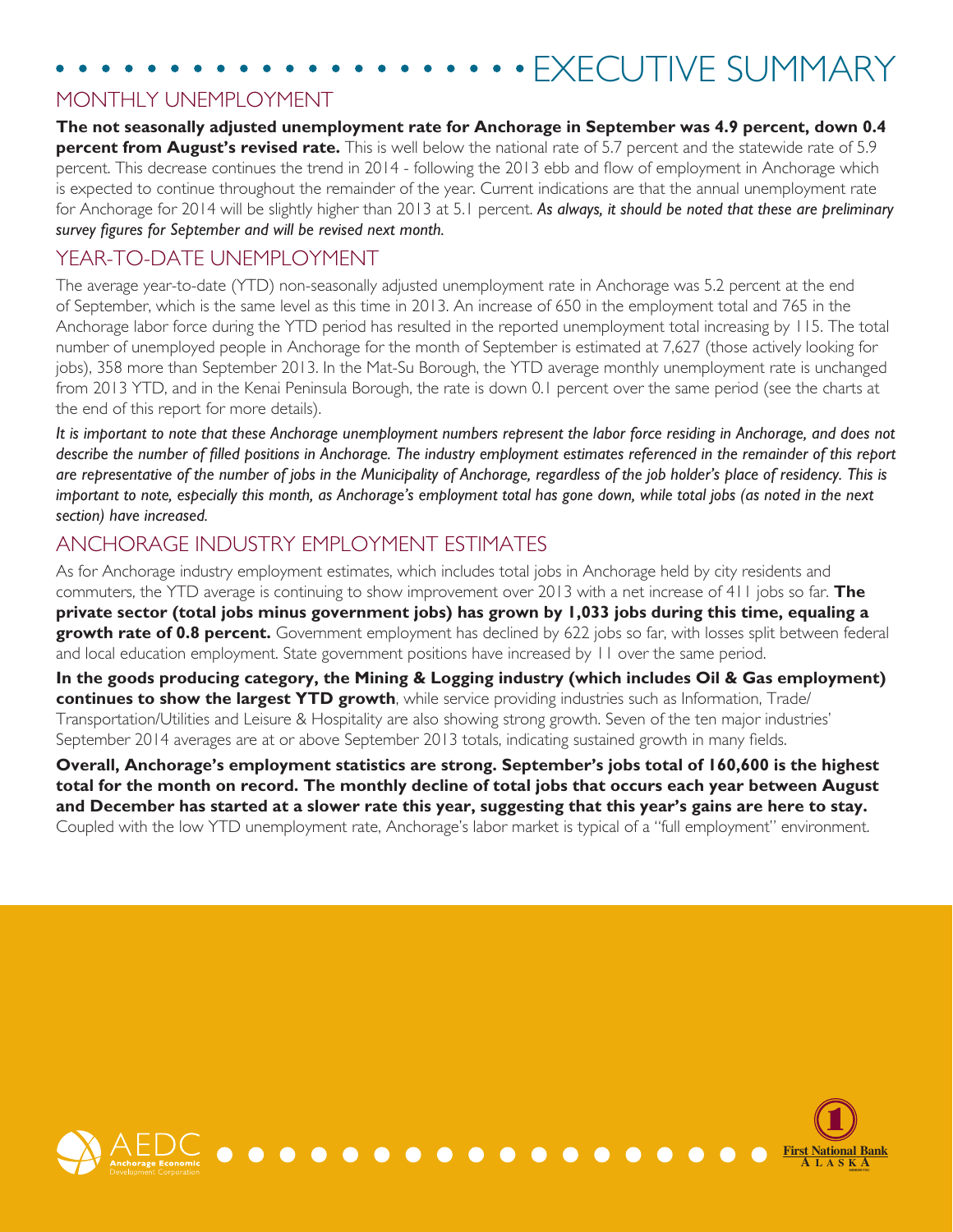#### EXECUTIVE SUMMARY CONT.  $\bullet$

# **MONTHLY** REVISIONS

Each month, the Alaska Department of Labor's Research and Analysis Division revises the previous month employment numbers based on the availability of newer or late arriving data. The following tables show the revision changes in Anchorage's and Alaska's August job totals by industry.

Most adjustments are relatively minor, however, some changes do occur which are significant. Changes such as these are normally the result of rounding errors, job classification modifications, sample size or modeling issues, or errors within the industry. For example, the large revision in Local Education employment for August was the result of an imputation error.

| <b>AUGUST 2014 REVISIONS, ANCHORAGE</b> |                          |                      |            |
|-----------------------------------------|--------------------------|----------------------|------------|
| Industry                                | <b>Preliminary Total</b> | <b>Revised Total</b> | Net Change |
| <b>Total Nonfarm</b>                    | 162,600                  | 162,500              | $-100$     |
| Goods Producing                         | 16,500                   | 16,600               | $+100$     |
| Services Providing                      | 146,000                  | 145,900              | $-100$     |
| Construction                            | 10,300                   | 10,400               | $+100$     |
| Information                             | 4,000                    | 3,900                | $-100$     |
| <b>Financial Activities</b>             | 7,700                    | 7,500                | $-200$     |
| Professional & Business Services        | 21,700                   | 21,800               | $+100$     |
| Health Care                             | 18,600                   | 18,500               | $-100$     |
| Accommodation                           | 3,400                    | 3,300                | $-100$     |
| Government                              | 28,900                   | 29,000               | $+100$     |
| Local Government                        | 10, 100                  | 10,200               | $+100$     |
| Local Education                         | 4,200                    | 7,400                | $+3,200$   |
|                                         |                          |                      |            |
|                                         |                          |                      |            |
|                                         |                          |                      |            |
| <b>AUGUST 2014 REVISIONS, ALASKA</b>    |                          |                      |            |
| Industry                                | <b>Preliminary Total</b> | <b>Revised Total</b> | Net Change |
| <b>Total Nonfarm</b>                    | 357,700                  | 357,200              | $-500$     |
| Services Providing                      | 295,200                  | 294,700              | $-500$     |
| Oil & Gas                               | 15,000                   | 15,100               | $+100$     |
| Construction                            | 19,700                   | 19,600               | $-100$     |
| Manufacturing                           | 23,400                   | 23,500               | $+100$     |
| Trade, Transportation, Utilities        | 71,000                   | 70,900               | $-100$     |
| <b>Wholesale Trade</b>                  | 6,800                    | 6,700                | $-100$     |
| General Merchandise Stores              | 10,800                   | 10,700               | $-100$     |
| <b>Financial Activities</b>             | 12,400                   | 12,300               | $-100$     |
| Educational & Health Services           | 47,100                   | 46,500               | $-600$     |
| Health Care                             | 34,000                   | 33,900               | $-100$     |
| Leisure & Hospitality                   | 38,300                   | 38,500               | $+200$     |
| Accommodation                           | 9,500                    | 9,600                | $+100$     |
| Other Services                          | 11,400                   | 11,500               | $+100$     |



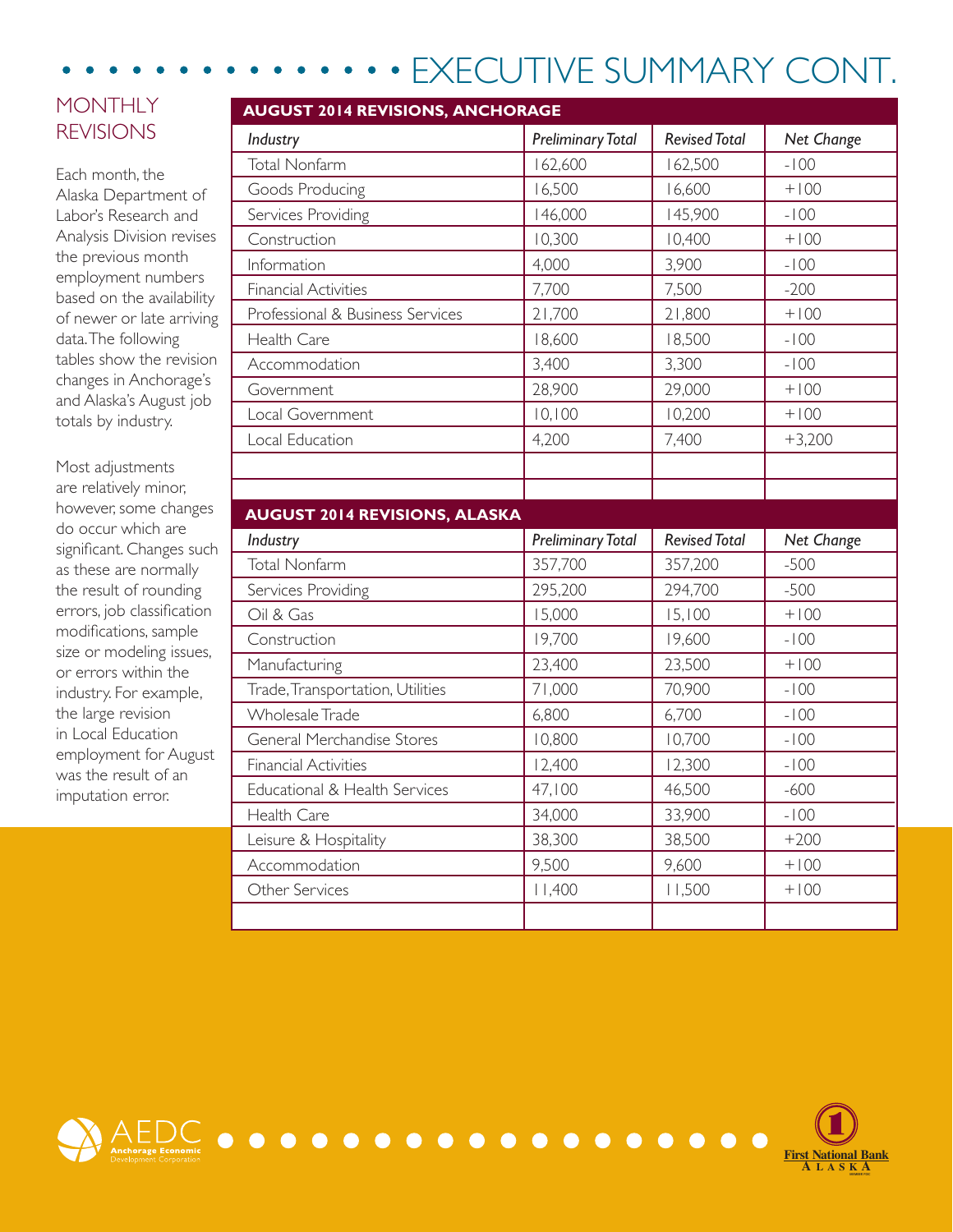# **GOODS PRODUCING JOBS**

# CONSTRUCTION WORK, MINING, OIL & GAS PRODUCTION, MANUFACTURING

Growth in the number of goods producing jobs (those jobs that are specifically tied to production, not those which support the production or maintenance of the production jobs) had peaked in August and is now into its annual decline into next January. However, **on a YTD basis, the industry is showing positive gains of 178 jobs.** September's total of 160,600 is 300 jobs more than September 2013. An increase of 144 jobs in the mining & logging industry (which includes oil & gas employment) has been the largest contributing factor of the year's gains. YTD construction employment growth has also continued to grow and is now 133 jobs higher than 2013 YTD.

The oil & gas sector has gained 122 jobs so far this year; with a solid growth rate of 3.58 percent. **As noted in AEDC's 2014 Resource Extraction Report, the increasingly stable tax and regulatory environment in Alaska is providing cautious optimism for continuing development of established fields,** which we hope will translate into more long term jobs for the industry.

The construction industry, as noted earlier, is maintaining its YTD job growth over the 2013 YTD total. September's monthly estimate of 9,800 is up 300 jobs from September 2013 and is showing an YTD growth of 1.6 percent over 2013 YTD. The monthly job totals are following the expected decline for the next winter months, with December's estimate at around 7,700. It appears that a number of building projects in Anchorage are extending later than expected and many construction laborers may be working later into the winter than usual.



**Eirst National Bank**<br> **A** L A S **K A**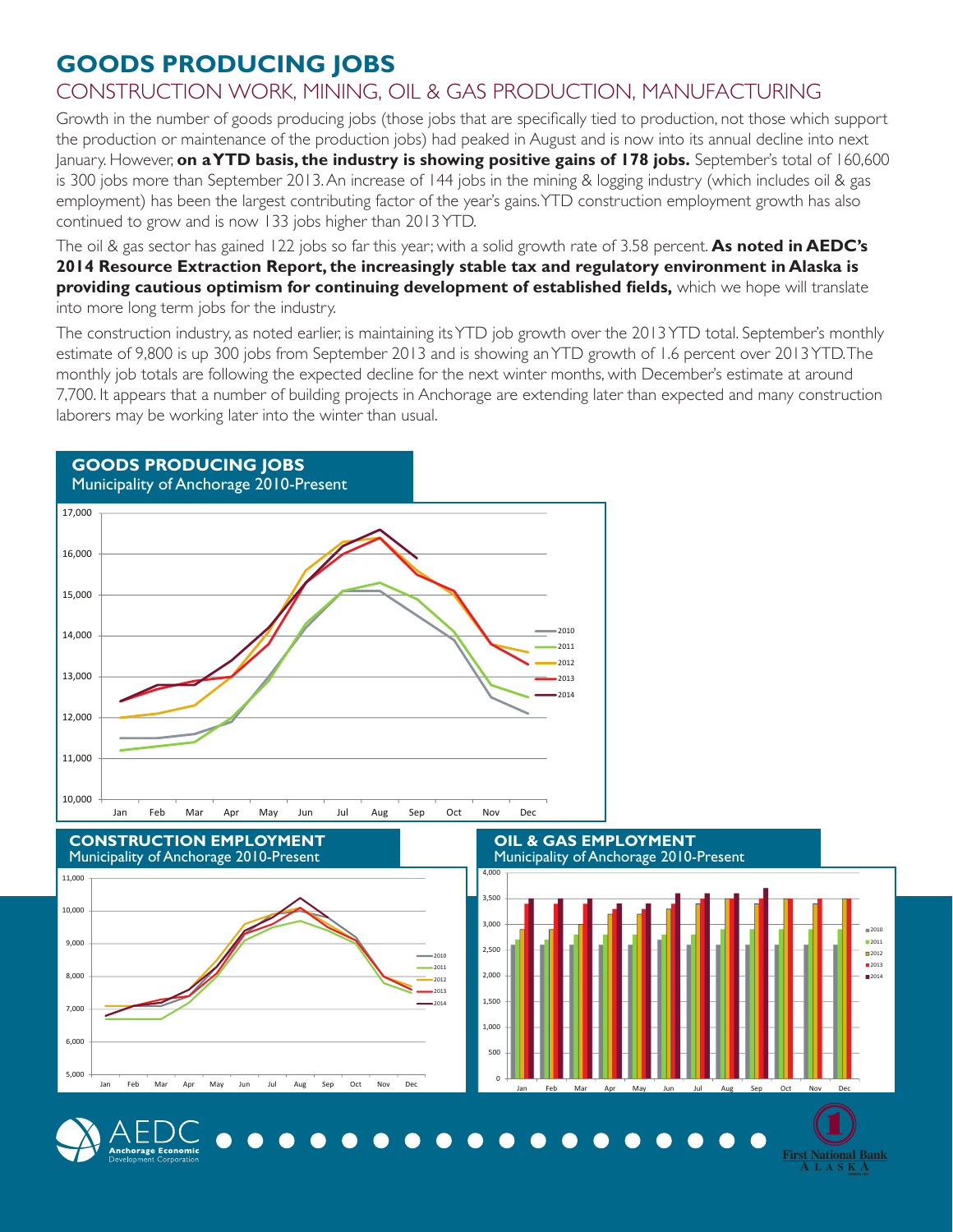# **SERVICES PROVIDING JOBS**

# ENGINEERING, RETAIL, TOURISM, HEALTH CARE, ETC.

Services providing jobs in Anchorage totaled 144,600 for September. Overall, the YTD average is up 244 jobs from 2013 YTD.

**The information industry's growth rate is 2.02 percent so far this year, and is maintaining its position as the highest growth area in the service sector.** The annual employment average in this industry is expected to end the year just under 4,000. The information industry is still on track to end the year with more growth than any year over the past decade. **Retail trade jobs are still growing strong, adding 578 positions YTD compared to 2013 YTD, by far the largest numerical growth of any sector.** A number of recruitment sessions and job fairs at local shopping centers have occurred in the past few months, indicating a strong hiring season for the holidays and continuing growth in the retail sector. The trade/transportation/utilities industry is also seeing significant growth, with the YTD job growth rate at 1.28 percent.

The state government jobs monthly average is up 11 jobs YTD from 2013 due to YTD growth of 89 in state education positions. Federal and local government sectors are both averaging less than this point last year (-322 and -311, respectively). Local government employment has rebounded and is holding steady after the traditional July drop during the school district's summer break, but is still 200 jobs less than September 2013. Uncertainty in the State's revenue picture in the near future makes it unlikely that there will be a significant increase in state government jobs, and a similar outlook holds at the local level as well.

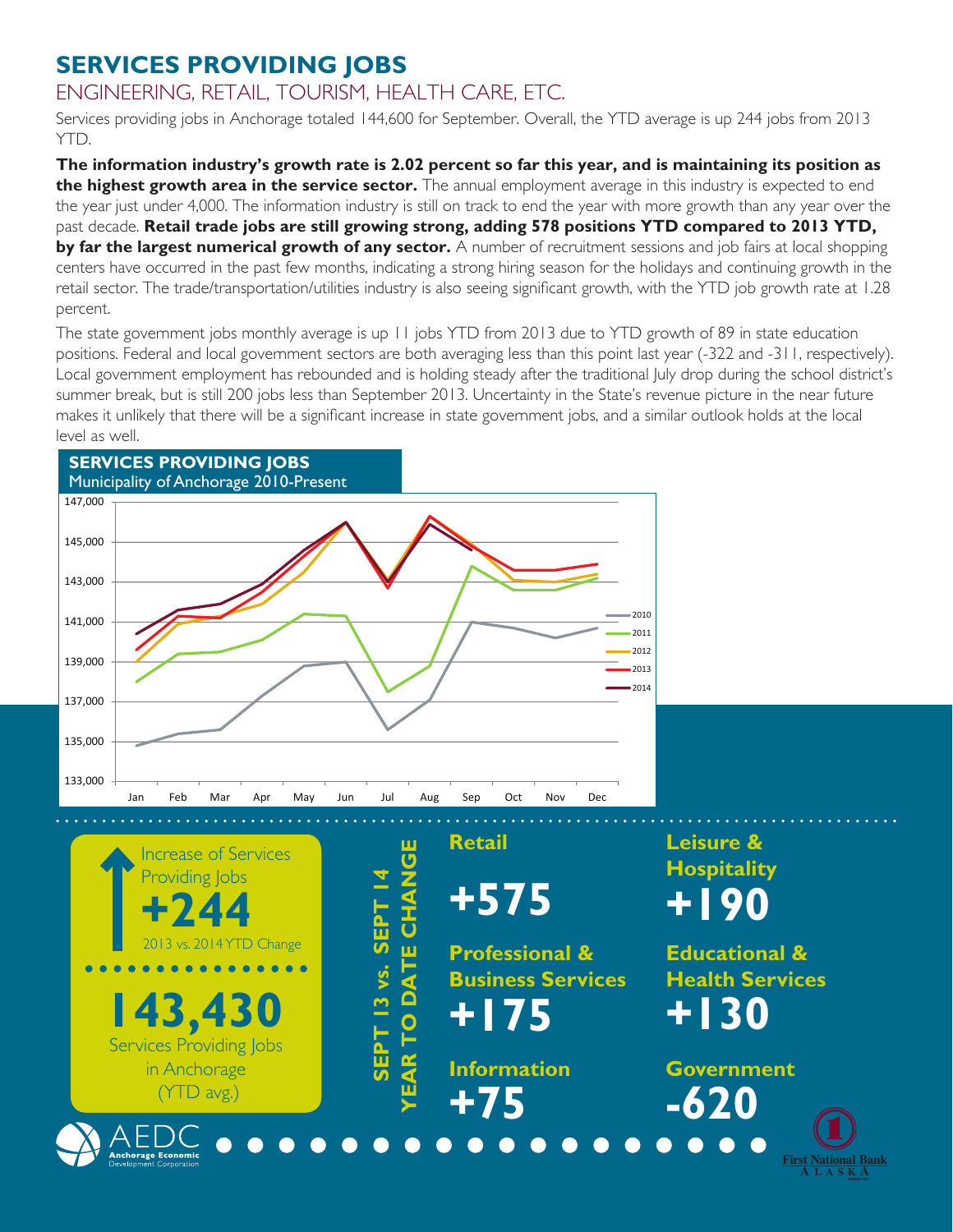# **SERVICES PROVIDING JOBS SUMMARY**

15,500

0

# HEALTH CARE EMPLOYMENT

**Employment in the health care sector is still doing well, with 267 more jobs over 2013 YTD.** The 1.47 percent YTD job growth in the local health care sector is nearly twice the 2013 end of year rate, and is still one of the fastest growing service producing industries. **We are confident that this sector will meet AEDC's January projection of 250 additional health care jobs by the end of the year.** 

#### **HEALTH CARE EMPLOYMENT** Municipality of Anchorage 2010-Present Municipality of Anchorage 2010-Present 16,000 16,500 17,000 17,500 18,000 18,500 19,000

14,500 15,000 Jan Feb Mar Apr May Jun Jul Aug Sep Oct Nov Dec

**TRANSPORTATION EMPLOYMENT** 

# TRANSPORTATION

**Monthly estimates in this industry continue to lag behind 2013, with September's estimate of 11,100 jobs being 400 lower than September 2013.** The YTD average for 2014 is down by 167 over last year. The usual summer increase in these jobs did not occur this year and monthly estimates have been flat or declining since May. While air cargo numbers from Ted Stevens Anchorage International Airport have been mixed for the first two quarters of the year, the Alaska Railroad's freight tonnage totals are showing some improvement over last year. It remains to be seen if these employment declines will level off or continue through the remainder of the year.

# PROFESSIONAL & BUSINESS SERVICES

engineering, architecture, legal services, accounting, scientific research, waste management & administrative services

#### **The YTD average for this industry continues to show improvement and is up 178 jobs from 2013 YTD.** The rate of

increase in jobs is one of the largest of all service providing industries at 0.85 percent. Job growth within professional and business services is often tied to growth in other industries such as oil & gas and construction. The YTD trends in these other industries have begun to show some improvement and there is increased optimism that this growth in the professional and business services industry is here to stay. Unfortunately, it is unlikely that this industry will see the job growth of 400 positions AEDC predicted in January.

#### Oil & Gas Employment Municipality of Anchorage 2010-Present 2010 2011 2012 2013 2014 Municipality of Anchorage 2010-Present 9,000 9,500 10,000 10,500 11,000 11,500 12,000 12,500 Jan Feb Mar Apr May Jun Jul Aug Sep Oct Nov Dec 2010 2011 2012 2013  $2014$

Transporation/Warehouse/Utilities Employment

#### Professional & Business Services Municipality of Anchorage 2010-Present **PROFESSIONAL & BUSINESS SERVICES EMPLOYMENT** Municipality of Anthorage, 2011 - Present and Angles Contractor Contractor Contractor Contractor Contractor Co



**ALASKA**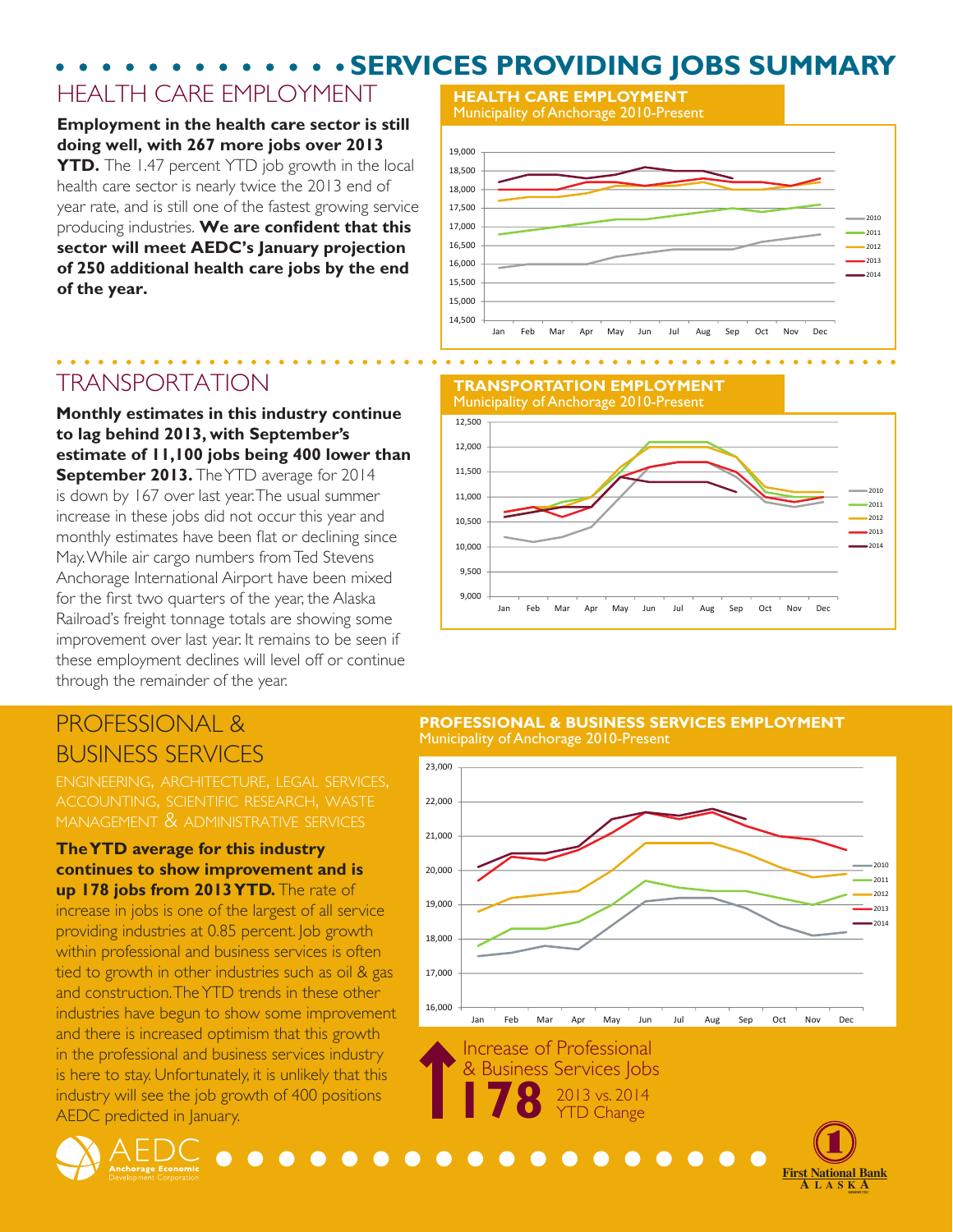# UNEMPLOYMENT CLAIMS

Initial unemployment claim applications can be interpreted as a proxy for layoffs. They tend to fall as job growth accelerates. Weekly totals for 2014 have been well below recent trends, and September's numbers have continued this movement. The typical spike in initial claims at the end of each quarter have been far smaller this year than in recent years and there is no indication that the third quarter in 2014 will end with a significant climb in filings. Since 2009, the weekly average in September has been 1,881. In 2014, September's weekly average has been 1,172. Alaska businesses are still retaining workers at a very high level, as they have all year. Job retention seems to be holding steady throughout the state, which is also being reflected in the ongoing drop in the state's unemployment rate.



Continuing claims figures help to show how well unemployed workers are re-entering the workforce. This total does not include workers receiving extended benefits from the federal government. 2014 numbers, similar to initial claims' figures, are showing significantly low levels. The total for the final week of September was 8,947, the lowest weekly total since 2008. Typically, claims begin to increase in September and plateau in January, but with no major negative economic impacts on the horizon, the severity of 2014 continuing claims' late season increases are expected to remain below recent years.



Continuing Unemployment Claims in Alaska All data referenced in this employment report is from the State of Alaska, Dept. of Labor & Workforce Development website: **www.laborstats.alaska.gov** and from the U.S. Bureau of Labor Statistics: **www.bls.gov.**

Report compiled by Anchorage Economic Development Corp. Research Department. If you are interested in learning more about this data or are interested in how

AEDC can help you develop a report, call AEDC at 907.258.3700.

AEDC, 510 L Street, Suite 603, Anchorage, AK 99501

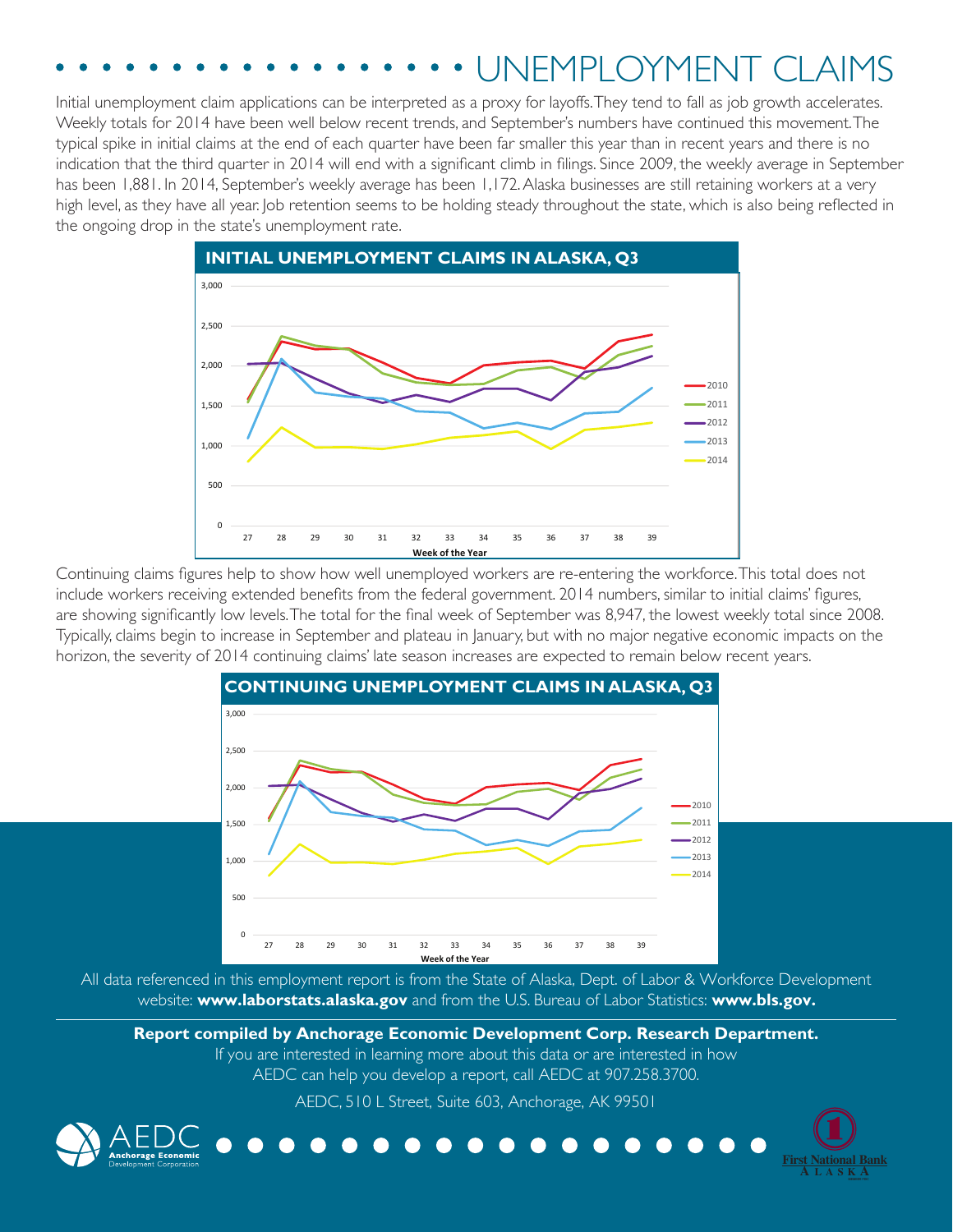| くちこくり しんけんく しこじメニスこう トライルス スクス・ス<br>こしくこく<br>ľ<br>"我们是我们的事情。" |  |
|---------------------------------------------------------------|--|

· Anchorage · Mat-Su Borough · Kenai Peninsula Borough ·

|                           | Jan                                                   | Feb                                                       | Μar                                  | Āpr                                                       | Vay                                                   |                                                                        |                                                                      |                                                        |                                                            | ğ | $\frac{5}{2}$ | Dec | 14 YTD Avg 13 YTD Avg 14 vs 13 (YTD)  |                                       |                                      |
|---------------------------|-------------------------------------------------------|-----------------------------------------------------------|--------------------------------------|-----------------------------------------------------------|-------------------------------------------------------|------------------------------------------------------------------------|----------------------------------------------------------------------|--------------------------------------------------------|------------------------------------------------------------|---|---------------|-----|---------------------------------------|---------------------------------------|--------------------------------------|
| Municipality of Anchorage |                                                       |                                                           | <b>Revised</b><br>156,912<br>148,385 |                                                           |                                                       | <b>Jun<br/>Revised</b><br>157,324<br>148,563<br>8,761<br>8,761<br>5.6% | <b>Jul</b><br><b>Revised</b><br>155,570<br>147,692<br>7,878<br>7,878 |                                                        |                                                            |   |               |     |                                       |                                       |                                      |
| abor Force                |                                                       |                                                           |                                      |                                                           |                                                       |                                                                        |                                                                      |                                                        |                                                            |   |               |     |                                       |                                       |                                      |
| imployment                |                                                       |                                                           |                                      |                                                           |                                                       |                                                                        |                                                                      |                                                        |                                                            |   |               |     | 156,024<br>147,887<br>8,137<br>5.22%  | 155,259<br>147,237<br>8,023<br>5.17%  | 765<br>650<br>115%                   |
| Jnemployment              |                                                       |                                                           |                                      |                                                           |                                                       |                                                                        |                                                                      |                                                        |                                                            |   |               |     |                                       |                                       |                                      |
| Jnemployment Rate         | <b>Revised</b><br>157,114<br>148,838<br>8,276<br>8,3% | <b>Revised<br/>156,019<br/>147,203<br/>8,816<br/>5.7%</b> | 8,527<br>5.4%                        | <b>Revised<br/>155,578<br/>147,911<br/>7,667<br/>4.9%</b> | <b>Revised</b><br>156,599<br>149,081<br>7,518<br>4.8% |                                                                        |                                                                      | Aug<br>Revised<br>154,102<br>145,936<br>8,166<br>8,166 | Sep<br>Preliminary<br>154,999<br>147,372<br>1,627<br>7,627 |   |               |     |                                       |                                       |                                      |
| Mat-Su Borough            |                                                       |                                                           |                                      |                                                           |                                                       |                                                                        |                                                                      |                                                        |                                                            |   |               |     |                                       |                                       |                                      |
| Labor Force               |                                                       |                                                           |                                      |                                                           |                                                       |                                                                        |                                                                      |                                                        |                                                            |   |               |     |                                       |                                       |                                      |
| Employment                |                                                       |                                                           |                                      |                                                           |                                                       |                                                                        |                                                                      |                                                        |                                                            |   |               |     |                                       |                                       |                                      |
| Jnemployment              | $44,593$<br>$40,810$<br>$3,783$<br>$8.5%$             | 44,245<br>40,362<br>3,883<br>8.8%                         | 44,485<br>40,686<br>3,799<br>8.5%    | 43,692<br>40,556<br>3,136<br>7.2%                         | 43,660<br>40,877<br>2,783<br>6.4%                     |                                                                        |                                                                      |                                                        |                                                            |   |               |     |                                       |                                       | $174$<br>$178$<br>$94\%$<br>$94\%$   |
| Jnemployment Rate         |                                                       |                                                           |                                      |                                                           |                                                       | 43,935<br>40,735<br>3,200<br>7.3%                                      | 43,507<br>40,496<br>3,011<br>6.9%                                    | $42,872$<br>$40,015$<br>$2,857$<br>$6.7\%$             | 42,991<br>40,408<br>2,583<br>6.0%                          |   |               |     | 43,776<br>40,549<br>3,226<br>7.37%    | 43,601<br>40,371<br>3,230<br>7.41%    |                                      |
| Kenai Peninsula Borough   |                                                       |                                                           |                                      |                                                           |                                                       |                                                                        |                                                                      |                                                        |                                                            |   |               |     |                                       |                                       |                                      |
| abor Force                |                                                       |                                                           |                                      |                                                           |                                                       |                                                                        |                                                                      |                                                        |                                                            |   |               |     |                                       |                                       |                                      |
| Employment                |                                                       |                                                           |                                      |                                                           |                                                       |                                                                        |                                                                      |                                                        |                                                            |   |               |     |                                       |                                       |                                      |
| Jnemployment              | 27,419<br>25,022<br>2,397<br>8.7%                     | 27,434<br>24,947<br>2,487<br>9.1%                         | 27,406<br>24,999<br>2,407<br>8.8%    | 27,735<br>25,645<br>2,090<br>7.5%                         | 29,221<br>27,357<br>1,864<br>6.4%                     |                                                                        | 30,536<br>28,630<br>1,906<br>6.2%                                    |                                                        | 28,491<br>26,589<br>1,902<br>6.7%                          |   |               |     | 28,727<br>26,602<br>2,125<br>7.40%    | 28,254<br>26,131<br>2,123<br>7.51%    | $473$<br>$471$<br>$72\%$<br>$0.12\%$ |
| Jnemployment Rate         |                                                       |                                                           |                                      |                                                           |                                                       | 30,256<br>28,157<br>2,099<br>6.9%                                      |                                                                      | 30,043<br>28,070<br>1,973<br>6.6%                      |                                                            |   |               |     |                                       |                                       |                                      |
| Southcentral Region       |                                                       |                                                           |                                      |                                                           |                                                       |                                                                        |                                                                      |                                                        |                                                            |   |               |     |                                       |                                       |                                      |
| abor Force                |                                                       |                                                           |                                      |                                                           |                                                       |                                                                        |                                                                      |                                                        |                                                            |   |               |     |                                       |                                       |                                      |
| Employment                | 229,126<br>214,670<br>14,456<br>6.3%                  | 227,698<br>212,512<br>15,186<br>6.7%                      | 228,803<br>214,070<br>14,733<br>6.4% | 227,005<br>214,112<br>12,893<br>5.7%                      | 229,480<br>217,315<br>12,165<br>5.3%                  | 231,515<br>217,455<br>14,060<br>6.1%                                   | 229,613<br>216,818<br>12,795<br>5.6%                                 | 227,017<br>214,021<br>12,996<br>5.7%                   | 226, 481<br>214, 369<br>12, 112<br>5.3%                    |   |               |     |                                       | 227,115<br>213,739<br>13,375<br>5.89% | 1,412<br>1,299<br>1,3<br>1,3<br>0.0% |
| Jnemployment              |                                                       |                                                           |                                      |                                                           |                                                       |                                                                        |                                                                      |                                                        |                                                            |   |               |     |                                       |                                       |                                      |
| Jnemployment Rate         |                                                       |                                                           |                                      |                                                           |                                                       |                                                                        |                                                                      |                                                        |                                                            |   |               |     | 228,526<br>215,038<br>13,488<br>5.90% |                                       |                                      |
| State of Alaska           |                                                       |                                                           |                                      |                                                           |                                                       |                                                                        |                                                                      |                                                        |                                                            |   |               |     |                                       |                                       |                                      |
| Labor Force               | 362,147                                               |                                                           |                                      |                                                           |                                                       |                                                                        |                                                                      |                                                        |                                                            |   |               |     |                                       |                                       |                                      |
| Employment                |                                                       |                                                           |                                      |                                                           |                                                       |                                                                        |                                                                      |                                                        |                                                            |   |               |     |                                       |                                       |                                      |
| Unemployment              |                                                       |                                                           |                                      |                                                           |                                                       |                                                                        |                                                                      |                                                        |                                                            |   |               |     |                                       |                                       |                                      |
| Unemployment Rate         | 335,399<br>26,748<br>7.4%                             | 362,081<br>334,280<br>27,801<br>7.7%                      | 363,566<br>336,922<br>26,644<br>7.3% | 360,434<br>337,253<br>23,181<br>6.4%                      | 367,044<br>345,026<br>22,018<br>6.0%                  | 373,799<br>348,673<br>25,126<br>6.7%                                   | 376,645<br>353,787<br>22,858<br>6.1%                                 | 371,881<br>348,872<br>23,009<br>6.2%                   | 367,686<br>346,170<br>21,516<br>5.9%                       |   |               |     | 367,254<br>342,931<br>24,322<br>6.62% | 365,159<br>340,989<br>24,170<br>6.62% | 2,095<br>1,942<br>1.53<br>0.00%      |

\*Note: These numbers reflect employment, unemployment, etc. for only those people that are residence of the specified City/Region, thus are not inclusive of people who commute to another city for their jobs. (Ex: Someone \*Note: These numbers reflect employment, unemployment, etc. for only those people that are residence of the specified City/Region, thus are not inclusive of people who commute to another city for their jobs. (Ex: Someone lives in Wasilla but works in Anchorage. They would be counted in the Mat-Su Borough's labor force and employment numbers, not the Municipality of Anchorage numbers) lives in Wasilla but works in Anchorage. They would be counted in the Mat-Su Borough's labor force and employment numbers, not the Municipality of Anchorage numbers)

![](_page_7_Picture_3.jpeg)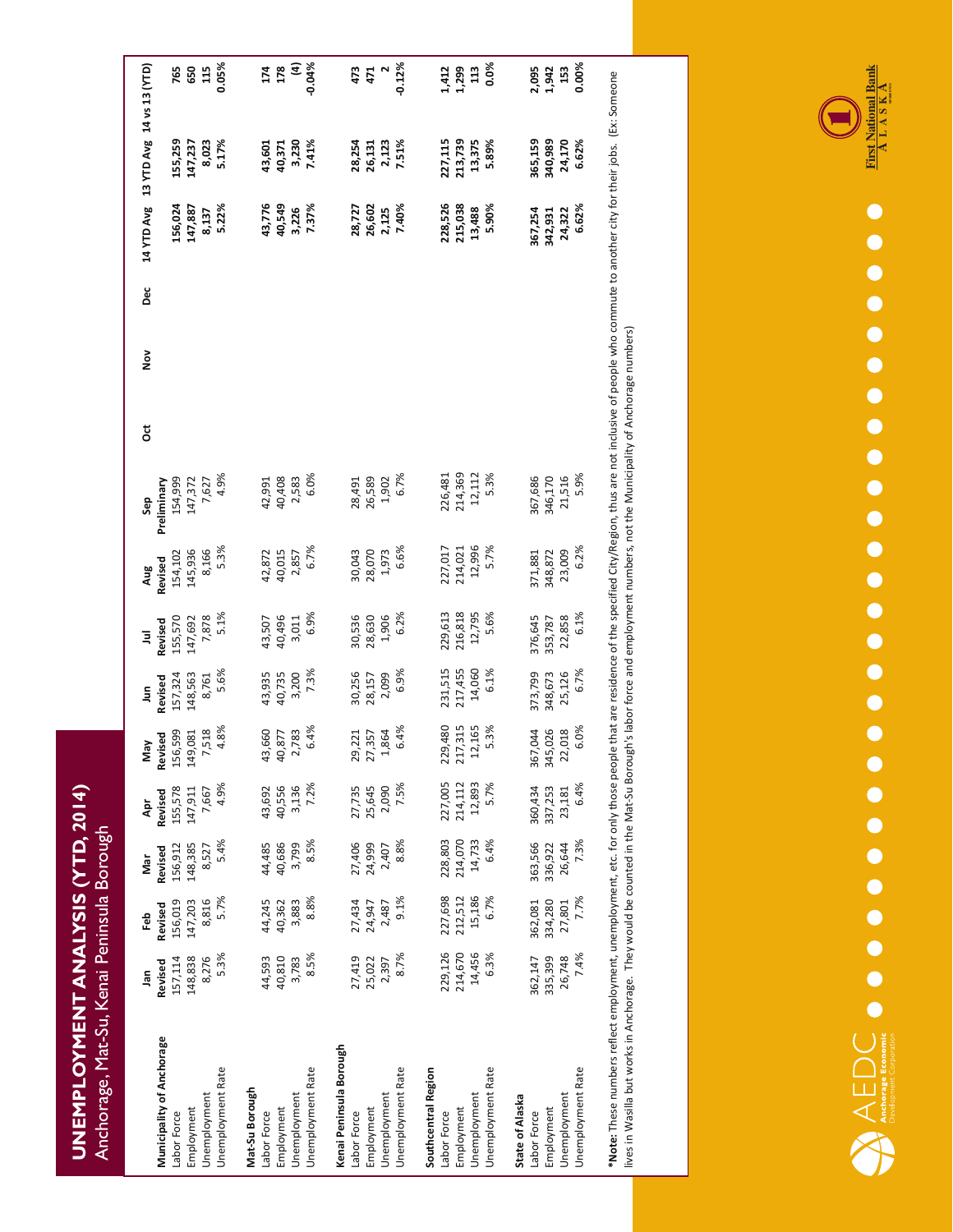| Municipality of Anchorage                                                                                                                                                                                                                                                                              |                    |                    |                    |                    |                    |                    |                    |                    |                        |   |        |   |          |                             |                          |          |
|--------------------------------------------------------------------------------------------------------------------------------------------------------------------------------------------------------------------------------------------------------------------------------------------------------|--------------------|--------------------|--------------------|--------------------|--------------------|--------------------|--------------------|--------------------|------------------------|---|--------|---|----------|-----------------------------|--------------------------|----------|
|                                                                                                                                                                                                                                                                                                        |                    |                    |                    |                    |                    |                    |                    |                    |                        |   |        |   | 2014 YTD | 2013 YTD                    | 2014 vs 2013             |          |
|                                                                                                                                                                                                                                                                                                        | Ξ                  | 읉                  | nar<br>∑           | Ąpr                | Nay                | lun                | Ξ                  | Aug                | Sep                    | ğ | ≥<br>S | ă | Avg.     | Avg.                        | <b>YTD Change</b>        | % Change |
| <b>Total Nonfarm</b><br>Industry                                                                                                                                                                                                                                                                       | 152,800<br>Revised | 154,300<br>Revised | 154,700<br>Revised | 156,300<br>Revised | 158,800<br>Revised | 161,300<br>Revised | 159,100<br>Revised | 162,500<br>Revised | 160,600<br>Preliminary |   |        |   | 157,822  | 157,411                     |                          | 0.26%    |
| Goods Producing                                                                                                                                                                                                                                                                                        | 12,400             | 12,800             | 12,800             | 13,400             | 14,200             | 15,300             | 16,200             | 16,600             | 15,900                 |   |        |   | 14,400   | 14,222                      | 178<br>411               | 1.25%    |
| Services Providing                                                                                                                                                                                                                                                                                     | 140,400            | 141,600            | 141,900            | 142,900            | 144,600            | 146,000            | 143,000            | 145,900            | 144,600                |   |        |   | 143,433  | 143,189                     | 244                      | 0.17%    |
| Mining and Logging                                                                                                                                                                                                                                                                                     | 3,700              | 3,700              | 3,600              | 3,600              | 3,600              | 3,800              | 3,800              | 3,800              | 3,900                  |   |        |   | 3,722    | 3,578                       | 144                      | 4.04%    |
| Oil & Gas                                                                                                                                                                                                                                                                                              | 3,500              | 3,500              | 3,500              | 3,400              | 3,400              | 3,600              | 3,600              | 3,600              | 3,700                  |   |        |   | 3,533    | 3,411                       | <b>22</b>                | 3.58%    |
| Construction                                                                                                                                                                                                                                                                                           | 6,800              | 7,100              | 7,200              | 7,600              | 8,300              | 9,400              | 9,800              | 10,400             | 9,800                  |   |        |   | 8,489    | 8,356                       | 133                      | 1.60%    |
| Manufacturing                                                                                                                                                                                                                                                                                          | 1,900              | 2,000              | 2,000              | 2,100              | 2,300              | 2,100              | 2,500              | 2,400              | 2,200                  |   |        |   | 2,167    | 2,256                       | ౙ                        | $-3.94%$ |
| Trade/Transportation/Utilities                                                                                                                                                                                                                                                                         | 32,300             | 32,200             | 32,300             | 33,000             | 34,100             | 34,300             | 34,600             | 34,600             | 34,100                 |   |        |   | 33,500   | 33,078                      | 422                      | 1.28%    |
| Wholesale Trade                                                                                                                                                                                                                                                                                        | 4,700              | 4,700              | 4,800              | 4,900              | 5,000              | 5,100              | 5,200              | 5,100              | 5,100                  |   |        |   | 4,956    | 4,933                       | $\boldsymbol{z}$         | 0.45%    |
| Retail Trade                                                                                                                                                                                                                                                                                           | 17,000             | 16,800             | 16,800             | 17,300             | 17,700             | 17,900             | 18,100             | 18,100             | 17,900                 |   |        |   | 17,511   | 16,933                      | 578                      | 3.41%    |
| Trans/Warehouse/Utilities                                                                                                                                                                                                                                                                              | 10,600             | 10,700             | 10,800             | 10,800             | 11,400             | 11,300             | 11,300             | 11,300             | 11,100                 |   |        |   | 11,033   | 11,200                      | -167                     | $-1.49%$ |
| Information                                                                                                                                                                                                                                                                                            | 3,900              | 3,900              | 3,900              | 3,900              | 3,900              | 3,900              | 4,000              | 3,900              | 4,000                  |   |        |   | 3,922    | 3,844                       | 78                       | 2.02%    |
| Financial Activities                                                                                                                                                                                                                                                                                   | 7,500              | 7,500              | 7,400              | 7,500              | 7,500              | 7,700              | 7,700              | 7,500              | 7,400                  |   |        |   | 7,522    | 7,600                       | -78                      | $-1.02%$ |
| Professional & Business Svcs                                                                                                                                                                                                                                                                           | 20,100             | 20,500             | 20,500             | 20,700             | 21,500             | 21,700             | 21,600             | 21,800             | 21,500                 |   |        |   | 21,100   | 20,922                      | 178                      | 0.85%    |
| Educational & Health Services                                                                                                                                                                                                                                                                          | 24,900             | 25,200             | 25,200             | 25,200             | 25,300             | 25,000             | 25,100             | 25,100             | 25,000                 |   |        |   | 25,111   | 24,978                      | 133                      | 0.53%    |
| Health Care                                                                                                                                                                                                                                                                                            | 18,200             | 18,400             | 18,400             | 18,300             | 18,400             | 18,600             | 18,500             | 18,500             | 18,300                 |   |        |   | 18,400   | 18,133                      | 267                      | 1.47%    |
| Leisure & Hospitality                                                                                                                                                                                                                                                                                  | 16,300             | 16,500             | 16,800             | 16,800             | 17,000             | 17,800             | 18,000             | 18,000             | 17,400                 |   |        |   | 17,178   | 16,989                      | 189                      | 1.11%    |
| Accommodation                                                                                                                                                                                                                                                                                          | 3,100              | 3,100              | 3,200              | 3,100              | 3,100              | 3,300              | 3,300              | 3,300              | 3,200                  |   |        |   | 3,189    | 3,244                       | -56                      | $-1.71%$ |
| Food Svcs & Drinking Places                                                                                                                                                                                                                                                                            | 11,100             | 11,100             | 11,300             | 11,400             | 11,600             | 12,100             | 12,100             | 12,100             | 11,900                 |   |        |   | 11,633   | 11,411                      | 222                      | 1.95%    |
| Other Services                                                                                                                                                                                                                                                                                         | 5,900              | 6,000              | 6,000              | 6,000              | 6,000              | 6,200              | 6,200              | 6,100              | 6,000                  |   |        |   | 6,044    | 6,022                       | 2                        | 0.37%    |
| Government                                                                                                                                                                                                                                                                                             | 29,500             | 29,800             | 29,700             | 29,900             | 29,300             | 29,400             | 25,800             | 29,000             | 29,400                 |   |        |   | 29,089   | 29,711                      | -622                     | $-2.09%$ |
| Federal Government                                                                                                                                                                                                                                                                                     | 8,500              | 8,500              | 8,400              | 8,400              | 8,500              | 8,500              | 8,500              | 8,400              | 8,400                  |   |        |   | 8,456    | 8,778                       | $-322$                   | $-3.67%$ |
| State Government                                                                                                                                                                                                                                                                                       | 10,800             | 10,900             | 10,900             | 11,000             | 10,500             | 10,500             | 10,200             | 10,400             | 11,000                 |   |        |   | 10,689   | 10,678                      | ដ                        | 0.10%    |
| State Education                                                                                                                                                                                                                                                                                        | 2,800              | 3,000              | 3,000              | 3,000              | 2,400              | 2,100              | 2,000              | 2,200              | 2,800                  |   |        |   | 2,589    | 2,500                       | 89                       | 3.56%    |
| Local Government                                                                                                                                                                                                                                                                                       | 10,200             | 10,400             | 10,400             | 10,500             | 10,400             | 10,400             | 7,100              | 10,200             | 10,000                 |   |        |   | 9,956    | 10,267                      | -311                     | $-3.03%$ |
| Local Education                                                                                                                                                                                                                                                                                        | 7,400              | 7,600              | 7,500              | 7,700              | 7,600              | 7,500              | 4,200              | 7,400              | 7,200                  |   |        |   | 7,122    | 7,467                       | $-344$                   | $-4.61%$ |
|                                                                                                                                                                                                                                                                                                        |                    |                    |                    |                    |                    |                    |                    |                    |                        |   |        |   |          |                             |                          |          |
| Nonfarm Wage & Salary excludes self-employed workers, fishers, domestics, and unpaid family workers.                                                                                                                                                                                                   |                    |                    |                    |                    |                    |                    |                    |                    |                        |   |        |   |          |                             | <b>Quick Comparisons</b> |          |
| Government includes employees of public school systems and the University of Alaska.<br>All totals are seasonly non-adjusted totals.                                                                                                                                                                   |                    |                    |                    |                    |                    |                    |                    |                    |                        |   |        |   |          | 14 vs 13                    | 90                       | 0.19%    |
| Beginning January 2001, wage and salary employment estimates were published under a new classification system (The Standard Industrial Classification system (SIC) has been replaced by the North American                                                                                             |                    |                    |                    |                    |                    |                    |                    |                    |                        |   |        |   |          | September<br>14 vs 13       |                          |          |
| ndustry Classification System (NAICS). Data prior to 2001 are comparable only at the Total Nonfarm and Government levels                                                                                                                                                                               |                    |                    |                    |                    |                    |                    |                    |                    |                        |   |        |   |          | 1st Qtr                     | 567                      | 0.37%    |
| <sup>/</sup> As of January 2001, certain federally-recognized tribal entities were moved to Local Government for a bease the Dovernment and Local Government. Please see the April 2002 Alaska                                                                                                         |                    |                    |                    |                    |                    |                    |                    |                    |                        |   |        |   |          | 2 <sub>nd</sub><br>14 vs 13 | 500                      | 0.32%    |
| Economic Trends publication for a detailed explanation.                                                                                                                                                                                                                                                |                    |                    |                    |                    |                    |                    |                    |                    |                        |   |        |   |          | 3rd<br>14 vs 13<br>ä        |                          |          |
| ${}^2$ This category was called "Natural Resources and Mining" in previous years. The change is in name only; the industries it includes remain the same.                                                                                                                                              |                    |                    |                    |                    |                    |                    |                    |                    |                        |   |        |   |          | ä.                          | 167                      | 0.10%    |
| Some totals may not equal components due to rounding.                                                                                                                                                                                                                                                  |                    |                    |                    |                    |                    |                    |                    |                    |                        |   |        |   |          | 4th<br>14 vs 13             | ٠                        |          |
| Source: Alaska Department of Labor and Workforce Development, Research and Analysis Section                                                                                                                                                                                                            |                    |                    |                    |                    |                    |                    |                    |                    |                        |   |        |   |          | ä                           |                          |          |
| $^*$ Note: The above numbers are representative of all people employed in the Municipality of Anchorage, this is inclusive of workers who claim residence outside of the Municipality of<br>Anchorage. (Ex: someone who lives in the Mat-Su, but works in Anchorage would be included in these number) |                    |                    |                    |                    |                    |                    |                    |                    |                        |   |        |   |          |                             |                          |          |

**INDUSTRY EMPLOYMENT ESTIMATES 2014**

INDUSTRY EMPLOYMENT ESTIMATES 2014

 $14$ 

![](_page_8_Picture_1.jpeg)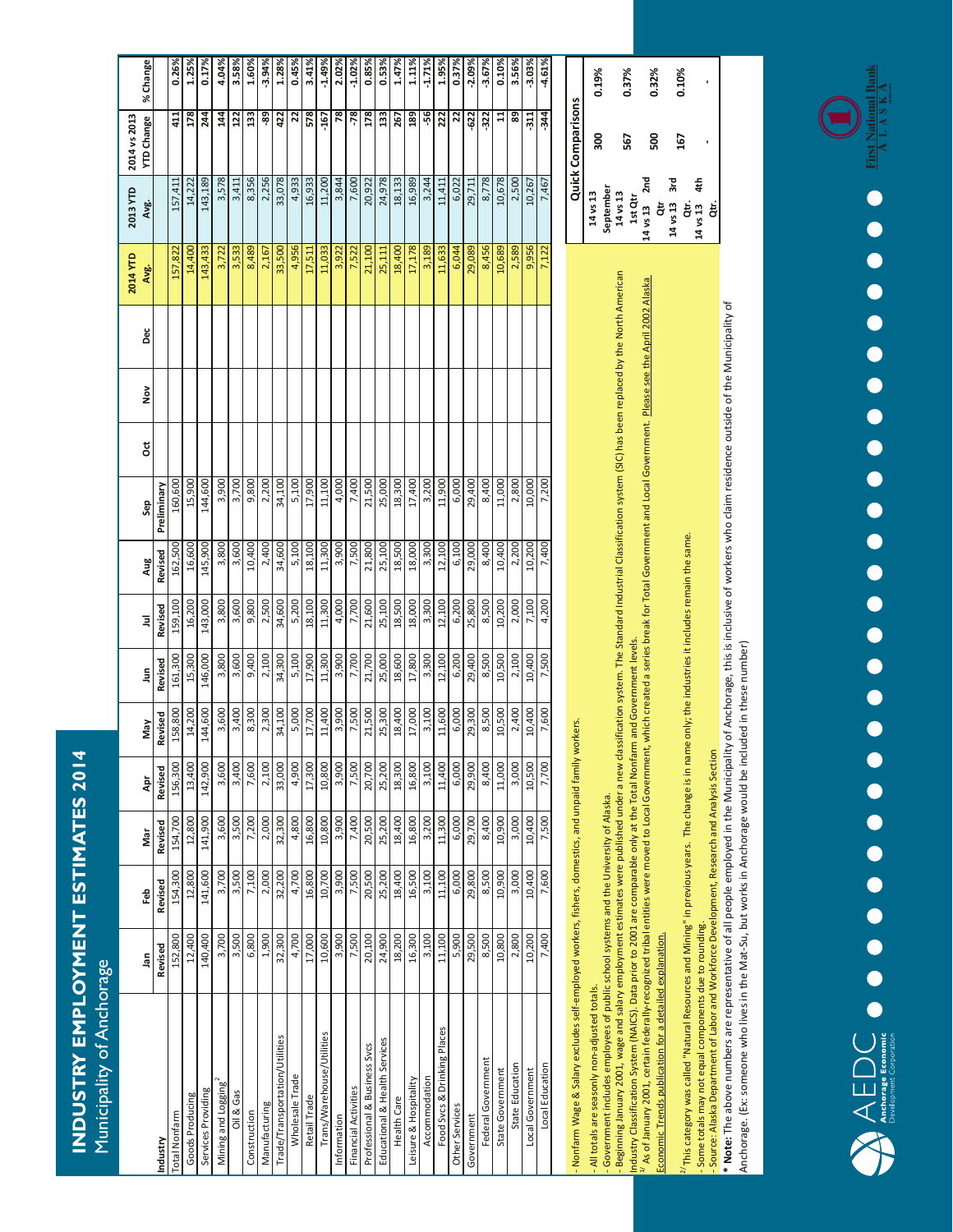| State of Alaska                                                                                                                                                                                          |         |         |         |                         |                 |         |         |         |             |   |               |   |                  |                      |                                   |           |
|----------------------------------------------------------------------------------------------------------------------------------------------------------------------------------------------------------|---------|---------|---------|-------------------------|-----------------|---------|---------|---------|-------------|---|---------------|---|------------------|----------------------|-----------------------------------|-----------|
|                                                                                                                                                                                                          | 을       | ᇛ       | Nar     | ðþ                      | Vay             | å       | Ξ       | Aug     | Sep         | ö | $\frac{8}{2}$ | ă | 2014 YTD<br>Avg. | 2013 YTD<br>Avg.     | <b>YTD Change</b><br>2014 vs 2013 | % Change  |
| Industry                                                                                                                                                                                                 | Revised | Revised | Revised | Revised                 | Revised         | Revised | Revised | Revised | Preliminary |   |               |   |                  |                      |                                   |           |
| <b>Total Nonfarm</b>                                                                                                                                                                                     | 317,300 | 322,300 | 325,500 | 329,000                 | 338,700         | 353,500 | 359,000 | 357,200 | 349,600     |   |               |   | 339,122          | 339,100              | 22                                | 0.01%     |
| Goods Producing                                                                                                                                                                                          | 43,600  | 45,500  | 46,100  | 46,400                  | 47,600          | 56,100  | 65,600  | 62,500  | 55,700      |   |               |   | 52,122           | 49,867               | 2,256                             | 4.52%     |
| Services Providing                                                                                                                                                                                       | 273,700 | 276,800 | 279,400 | 282,600                 | 291,100         | 297,400 | 293,400 | 294,700 | 293,900     |   |               |   | 287,000          | 289,233              | $-2,233$                          | -0.77%    |
| Mining and Logging                                                                                                                                                                                       | 17,000  | 17,200  | 17,500  | 17,900                  | 18,300          | 19,000  | 19,400  | 19,400  | 19,100      |   |               |   | 18,311           | 17,478               | 83                                | 4.77%     |
| Mining                                                                                                                                                                                                   | 16,900  | 17,000  | 17,200  | 17,400                  | 17,700          | 18,400  | 18,700  | 18,800  | 18,600      |   |               |   | 17,856           | 17,222               | 633                               | 3.68%     |
| Oil & Gas                                                                                                                                                                                                | 14,200  | 14,200  | 14,300  | 14,400                  | 14,500          | 14,800  | 15,000  | 15,100  | 15,000      |   |               |   | 14,611           | 14,100               | 511                               | 3.62%     |
| Construction                                                                                                                                                                                             | 14,400  | 14,200  | 14,400  | 15,100                  | 16,400          | 18,000  | 18,800  | 19,600  | 18,700      |   |               |   | 16,622           | 16,578               | 44                                | 0.27%     |
| Manufacturing                                                                                                                                                                                            | 12,200  | 14,100  | 14,200  | 13,400                  | 12,900          | 19,100  | 27,400  | 23,500  | 17,900      |   |               |   | 17,189           | 15,811               | 1,378                             | 8.71%     |
| Seafood Processing                                                                                                                                                                                       | 8,700   | 10,500  | 10,600  | 9,800                   | 8,600           | 14,600  | 22,400  | 18,700  | 13,300      |   |               |   | 13,022           | 12,022               | 1,000                             | 8.32%     |
| Trade/Transportation/Utilities                                                                                                                                                                           | 60,500  | 60,800  | 61,300  | 62,800                  | 68,100          | 70,100  | 71,000  | 70,900  | 68,600      |   |               |   | 66,011           | 64,478               | 1,533                             | 2.38%     |
| Wholesale Trade                                                                                                                                                                                          | 6,300   | 6,400   | 6,400   | 6,500                   | 6,600           | 6,700   | 6,800   | 6,700   | 6,600       |   |               |   | 6,556            | 6,622                | Ģ                                 | $-1.01%$  |
| Retail Trade                                                                                                                                                                                             | 35,100  | 34,900  | 35,200  | 36,000                  | 37,900          | 39,200  | 39,600  | 39,400  | 38,400      |   |               |   | 37,300           | 35,856               | 1,444                             | 4.03%     |
| Food & Beverage Stores                                                                                                                                                                                   | 6,200   | 6,400   | 6,400   | 6,400                   | 6,700           | 7,000   | 7,300   | 7,300   | 6,900       |   |               |   | 6,733            | 6,144                | 589                               | 9.58%     |
| General Merchandise Stores                                                                                                                                                                               | 9,900   | 9,700   | 9,700   | 9,900                   | 10,200          | 10,600  | 10,800  | 10,700  | 10,600      |   |               |   | 10,233           | 9,744                | 489                               | 5.02%     |
| Trans/Warehouse/Utilities                                                                                                                                                                                | 19,100  | 19,500  | 19,700  | 20,300                  | 23,600          | 24,200  | 24,600  | 24,800  | 23,600      |   |               |   | 22,156           | 22,000               | 156                               | 0.71%     |
| Air Transportation                                                                                                                                                                                       | 5,500   | 5,500   | 5,700   | 5,800                   | 6,500           | 6,800   | 6,900   | 6,900   | 6,700       |   |               |   | 6,256            | 5,933                | 322                               | 5.43%     |
| Information                                                                                                                                                                                              | 6,200   | 6,200   | 6,200   | 6,100                   | 6,200           | 6,300   | 6,200   | 6,100   | 6,200       |   |               |   | 6,189            | 6,133                | 56                                | 0.91%     |
| Telecommunications                                                                                                                                                                                       | 4,100   | 4,100   | 4,100   | 4,100                   | 4,100           | 4,100   | 4,100   | 4,000   | 4,000       |   |               |   | 4,078            | 4,056                | 22                                | 0.55%     |
| Financial Activities                                                                                                                                                                                     | 11,800  | 11,700  | 11,600  | 11,600                  | 11,700          | 12,200  | 12,500  | 12,300  | 12,000      |   |               |   | 11,933           | 12,244               | $-311$                            | $-2.54%$  |
| Professional & Business Svcs                                                                                                                                                                             | 28,200  | 28,100  | 28,600  | 29,200                  | 30,000          | 30,900  | 31,000  | 31,500  | 31,100      |   |               |   | 29,844           | 30,367               | $-522$                            | $-1.72%$  |
| Educational & Health Services                                                                                                                                                                            | 47,100  | 47,500  | 47,600  | 47,200                  | 47,100          | 46,300  | 46,000  | 46,500  | 46,600      |   |               |   | 46,878           | 47,100               | $-222$                            | $-0.47%$  |
| Health Care                                                                                                                                                                                              | 33,600  | 33,700  | 33,900  | 33,500                  | 33,600          | 33,900  | 33,700  | 33,900  | 33,500      |   |               |   | 33,700           | 33,544               | 156                               | 0.46%     |
| Leisure & Hospitality                                                                                                                                                                                    | 28,500  | 28,600  | 29,900  | 30,600                  | 33,300          | 37,800  | 38,600  | 38,500  | 35,800      |   |               |   | 33,511           | 34,678               | $-1,167$                          | $-3.36%$  |
| Accommodation                                                                                                                                                                                            | 6,100   | 5,900   | 6,000   | 6,200                   | 7,100           | 9,100   | 9,600   | 9,600   | 8,600       |   |               |   | 7,578            | 8,667                | $-1,089$                          | $-12.56%$ |
| Food Svcs & Drinking Places                                                                                                                                                                              | 18,500  | 18,600  | 19,500  | 19,900                  | 21,300          | 23,100  | 23,100  | 23,200  | 22,400      |   |               |   | 21,067           | 20,933               | 133                               | 0.64%     |
| Other Services                                                                                                                                                                                           | 11,400  | 11,100  | 11,300  | 11,400                  | 11,500          | 11,500  | 11,700  | 11,500  | 11,600      |   |               |   | 11,444           | 11,756               | $-311$                            | $-2.65%$  |
| Government                                                                                                                                                                                               | 80,000  | 82,800  | 82,900  | 83,700                  | 83,200          | 82,300  | 76,400  | 77,400  | 82,000      |   |               |   | 81,189           | 82,478               | $-1,289$                          | $-1.56%$  |
| Federal Government                                                                                                                                                                                       | 14,500  | 14,500  | 14,600  | 14,900                  | 15,200          | 15,500  | 15,500  | 15,300  | 15,000      |   |               |   | 15,000           | 15,667               | -667                              | $-4.26%$  |
| State Government                                                                                                                                                                                         | 24,700  | 26,600  | 26,800  | 27,000                  | 26,100          | 25,300  | 24,700  | 25,200  | 26,400      |   |               |   | 25,867           | 26,156               | $-289$                            | $-1.10%$  |
| State Education                                                                                                                                                                                          | 6,600   | 8,600   | 8,600   | 8,700                   | 7,600           | 6,200   | 6,000   | 6,500   | 8,200       |   |               |   | 7,444            | 7,544                | $-100$                            | $-1.33%$  |
| Local Government                                                                                                                                                                                         | 40,800  | 41,700  | 41,500  | 41,800                  | 41,900          | 41,500  | 36,200  | 36,900  | 40,600      |   |               |   | 40,322           | 40,656               | $-333$                            | $-0.82%$  |
| Local Education                                                                                                                                                                                          | 22,900  | 23,800  | 23,600  | 006 <sub>1</sub><br>23, | 23,500          | 22,300  | 17,100  | 18,300  | 22,900      |   |               |   | 22,033           | 22,544               | ដូ                                | $-2.27%$  |
| Tribal Government <sup>1</sup>                                                                                                                                                                           | 3,600   | 3,500   | 3,500   | 500<br>က                | 3,900           | 4,200   | 4,400   | 4,500   | 4,200       |   |               |   | 3,922            | 3,644                | 278                               | 7.62%     |
|                                                                                                                                                                                                          |         |         |         |                         |                 |         |         |         |             |   |               |   |                  |                      |                                   |           |
| Nonfarm Wage & Salary excludes self-employed workers, fishers, domestics, and unpaid                                                                                                                     |         |         |         |                         | family workers. |         |         |         |             |   |               |   |                  |                      | Quick Comparisons                 |           |
| Government includes employees of public school systems and the University of Alaska.<br>All totals are non-seasonally adjusted totals.                                                                   |         |         |         |                         |                 |         |         |         |             |   |               |   |                  | 14 vs 13             | $-1,200$                          | $-0.34%$  |
| Beginning January 2001, wage and salary employment estimates were published under a new classification system. The Standard Industrial Classification system (SIC) has been replaced by the North        |         |         |         |                         |                 |         |         |         |             |   |               |   |                  | 14 vs 13<br>Sept.    |                                   |           |
| American Industry Classification System (NAICS). Data prior to 2001 are comparable only at the Total Nonfarm and Government levels.                                                                      |         |         |         |                         |                 |         |         |         |             |   |               |   |                  | 1st Qtr              | 1,600                             | 0.50%     |
| <sup>1/</sup> As of January 2001, certain federally-recognized tribal entities were moved to Local Governed a series break for Total Government and Local Government. <u>Please see the April 2002</u>   |         |         |         |                         |                 |         |         |         |             |   |               |   |                  | 14 vs 13             | -300                              | $-0.09%$  |
| Alaska Economic Trends publication for a detailed explanation.                                                                                                                                           |         |         |         |                         |                 |         |         |         |             |   |               |   |                  | 2nd Qtr              |                                   |           |
|                                                                                                                                                                                                          |         |         |         |                         |                 |         |         |         |             |   |               |   |                  | 14 vs 13             | $-1,233$                          | $-0.35%$  |
| This category was called "Natural Resources and Mining" in previous years. The change is in name only; the industries it includes remain the same.<br>Totals may not equal sub-sections due to rounding. |         |         |         |                         |                 |         |         |         |             |   |               |   |                  | 14 vs 13<br>3rd Qtr. |                                   |           |
| Source: Alaska Department of Labor and Workforce Development, Research and Analysis Section                                                                                                              |         |         |         |                         |                 |         |         |         |             |   |               |   |                  | 4th Qtr              |                                   |           |
|                                                                                                                                                                                                          |         |         |         |                         |                 |         |         |         |             |   |               |   |                  |                      |                                   |           |
|                                                                                                                                                                                                          |         |         |         |                         |                 |         |         |         |             |   |               |   |                  |                      |                                   |           |
|                                                                                                                                                                                                          |         |         |         |                         |                 |         |         |         |             |   |               |   |                  |                      |                                   |           |

**INDUSTRY EMPLOYMENT ESTIMATES 2014**

INDUSTRY EMPLOYMENT ESTIMATES 2014

Industry Employment Estimates 2014

![](_page_9_Picture_1.jpeg)

**First National Bank** 

**,!3+ !**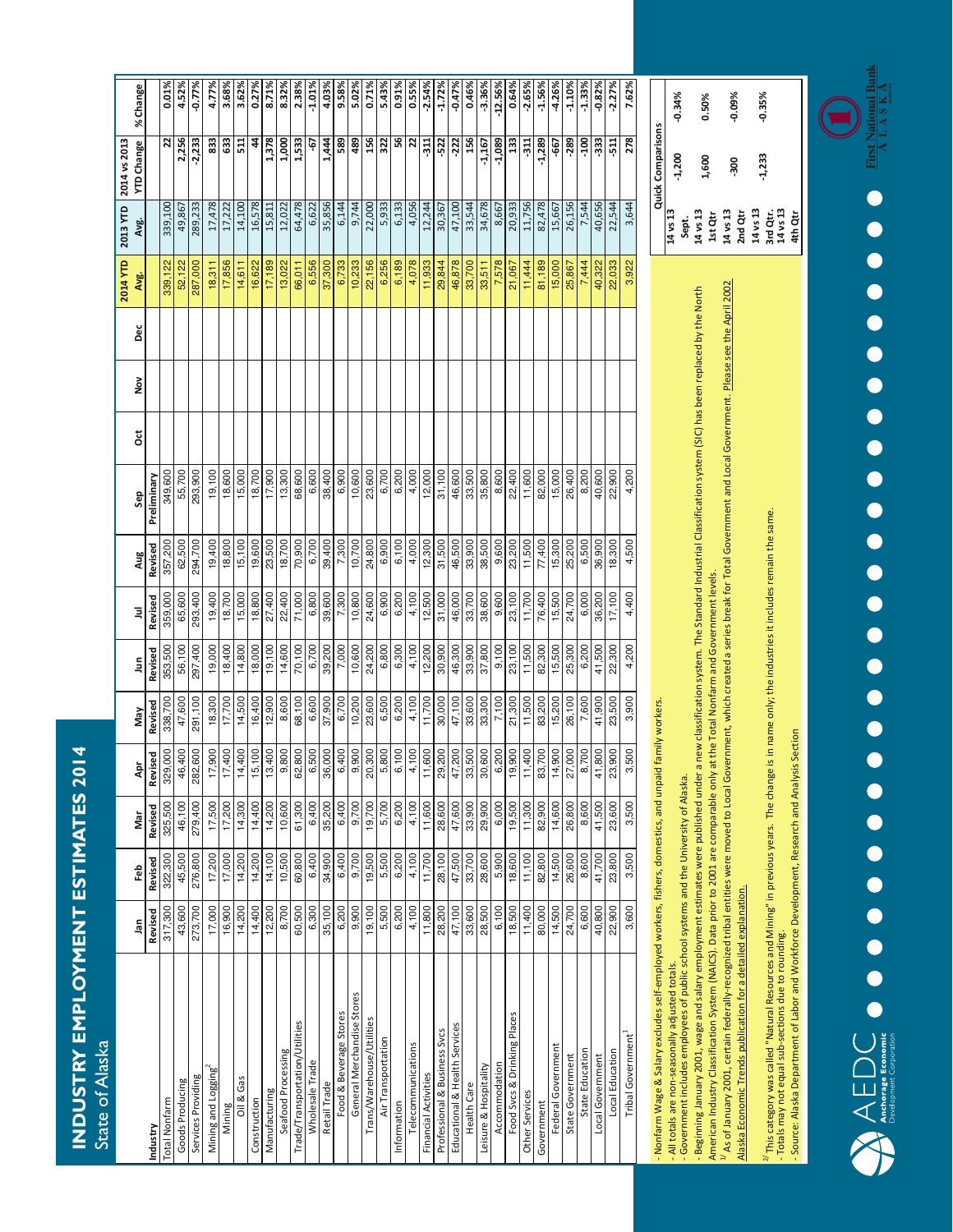#### **ADDITIONAL CHARTS**

![](_page_10_Figure_1.jpeg)

![](_page_10_Figure_2.jpeg)

![](_page_10_Figure_3.jpeg)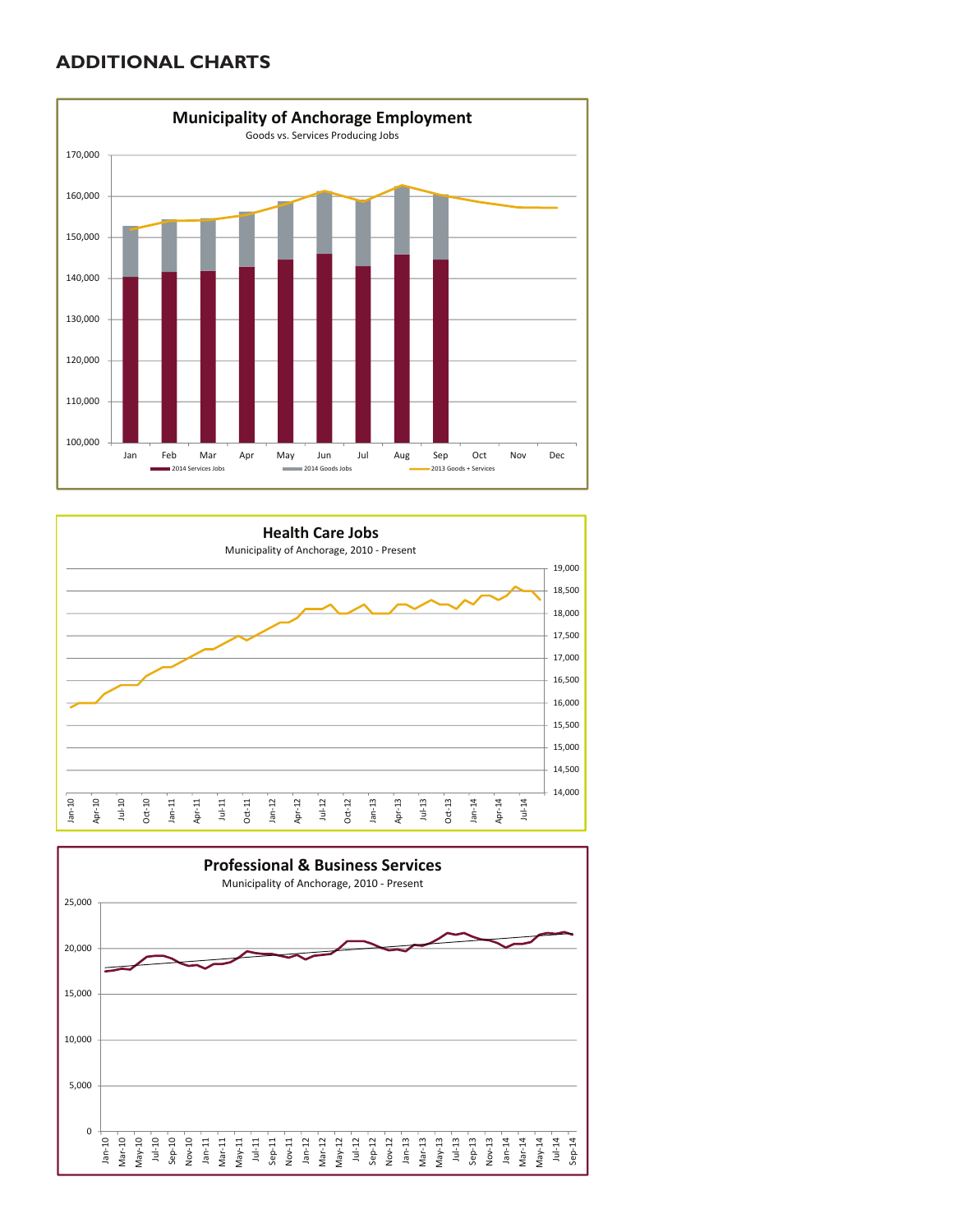![](_page_11_Figure_0.jpeg)

![](_page_11_Figure_1.jpeg)

![](_page_11_Figure_2.jpeg)

![](_page_11_Figure_3.jpeg)

![](_page_11_Figure_4.jpeg)

![](_page_11_Figure_5.jpeg)

![](_page_11_Figure_6.jpeg)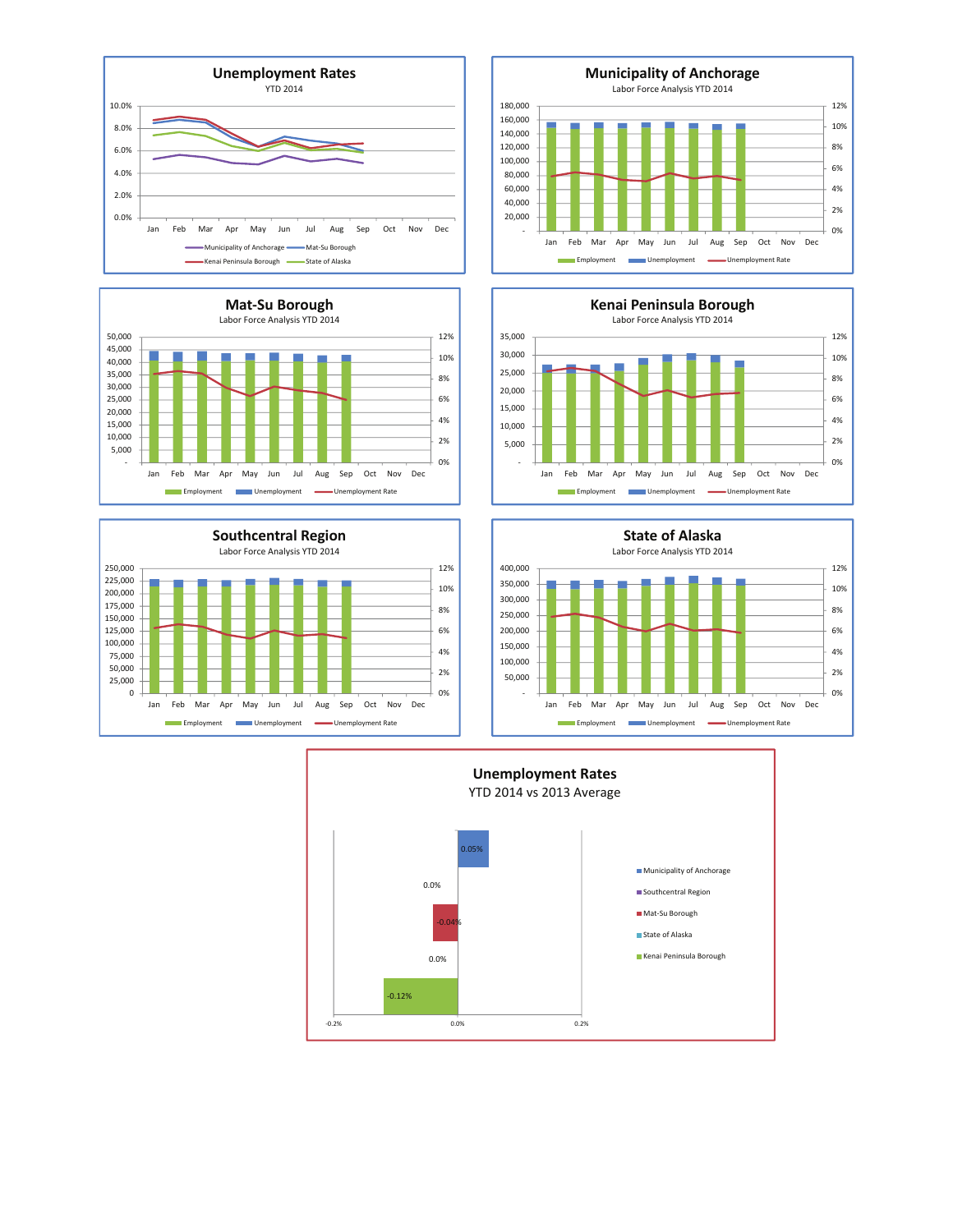![](_page_12_Picture_0.jpeg)

October 17, 2014 **No. 14-42** No. 14-42

### **Unemployment rate at 6.8 percent in September**

Alaska's seasonally adjusted unemployment rate was 6.8 percent in September, unchanged from August. The comparable national rate was 5.9 percent.

Alaska's not-seasonally adjusted jobless rate was 5.9 percent in September, down from August's 6.2 percent. The lowest rate in the year typically falls in September, as school resumes and summer economic activity hasn't fully tapered off.

Around the state, unadjusted rates fell in 17 of 29 boroughs and census areas. The 12 with increasing or flat rates are smaller areas where the beginning of the school year wasn't enough to compensate for slowing, heavily seasonal industries such as tourism or fishing.

The last cruise ships arrive in September, and the Municipality of Skagway's low rate of 1.7 percent reflected that. The highest rate was in the Wade Hampton Census Area at 20.5 percent.

#### **Contact: Neal Fried, Economist (907) 269-4861**

Research and Analysis Web site: laborstats.alaska.gov

![](_page_12_Figure_10.jpeg)

|        |      | <b>Unemployment Rates, Seasonally Adjusted</b> |      |
|--------|------|------------------------------------------------|------|
|        | 9/14 | 8/14                                           | 9/13 |
| Alaska | 6.8% | 6.8%                                           | 6.6% |
| U.S.   | 5.9% | 6.1%                                           | 7.2% |

*Sources for graph and table: Alaska Department of Labor and Workforce Development, Research and Analysis Section; and U.S. Bureau of Labor Statistics*

For detailed employment estimates, see http://live.laborstats.alaska.gov/ces/. The estimates are preliminary and subject to potentially large revisions.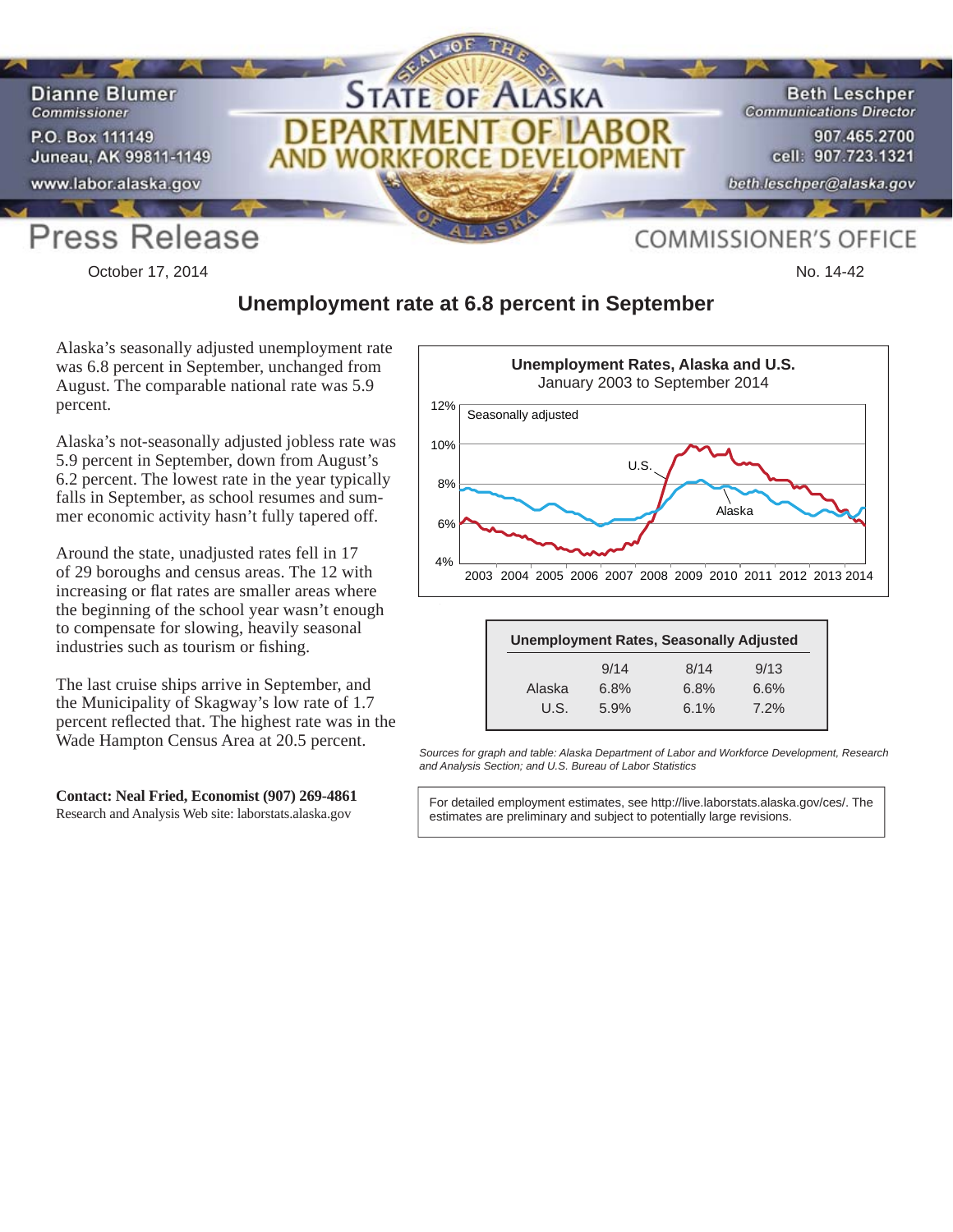#### **Labor Force by Borough and Census Area, Not Seasonally Adjusted**<sup>1</sup>

|                                                           |              |                             |              |           |               | <b>Unemployed</b> |            |            |            |
|-----------------------------------------------------------|--------------|-----------------------------|--------------|-----------|---------------|-------------------|------------|------------|------------|
|                                                           |              | <b>Civilian Labor Force</b> |              |           | <b>Number</b> |                   |            | Rate       |            |
|                                                           | $9/14^P$     | 8/14                        | 9/13         | $9/14^P$  | 8/14          | 9/13              | $9/14^p$   | 8/14       | 9/13       |
| Alaska                                                    | 367,686      | 371,881                     | 365,250      | 21,516    | 23,009        | 21,287            | 5.9        | 6.2        | 5.8        |
| Anchorage/Mat-Su Region                                   | 197,990      | 196.974                     | 196,569      | 10,210    | 11,023        | 9,949             | 5.2        | 5.6        | 5.1        |
| Anchorage, Municipality of                                | 154,999      | 154,102                     | 153,730      | 7,627     | 8,166         | 7,269             | 4.9        | 5.3        | 4.7        |
| Matanuska-Susitna Borough                                 | 42,991       | 42,872                      | 42,839       | 2,583     | 2,857         | 2,680             | 6.0        | 6.7        | 6.3        |
| <b>Gulf Coast Region</b>                                  | 41,361       | 43,478                      | 40,847       | 2,547     | 2,685         | 2,536             | 6.2        | 6.2        | 6.2        |
| Kenai Peninsula Borough                                   | 28,491       | 30,043                      | 28,078       | 1,902     | 1,973         | 1,854             | 6.7        | 6.6        | 6.6        |
| Kodiak Island Borough                                     | 7,092        | 7,096                       | 7,031        | 289       | 341           | 302               | 4.1        | 4.8        | 4.3        |
| Valdez-Cordova Census Area                                | 5,778        | 6,339                       | 5,738        | 356       | 371           | 380               | 6.2        | 5.9        | 6.6        |
| <b>Interior Region</b>                                    | 54,872       | 55,164                      | 54,522       | 3,141     | 3,334         | 3,120             | 5.7        | 6.0        | 5.7        |
| Denali Borough                                            | 2,173        | 2,515                       | 2,175        | 71        | 73            | 86                | 3.3        | 2.9        | 4.0        |
| Fairbanks North Star Borough                              | 46,299       | 46,084                      | 45,951       | 2,329     | 2,518         | 2,293             | 5.0        | 5.5        | 5.0        |
| Southeast Fairbanks Census Area                           | 3,385        | 3,464                       | 3,362        | 325       | 335           | 317               | 9.6        | 9.7        | 9.4        |
| Yukon-Koyukuk Census Area                                 | 3,015        | 3,101                       | 3,034        | 416       | 408           | 424               | 13.8       | 13.2       | 14.0       |
| <b>Northern Region</b>                                    | 12,663       | 12,741                      | 12,676       | 1,149     | 1,241         | 1,220             | 9.1        | 9.7        | 9.6        |
| Nome Census Area                                          | 4,182        | 4,130                       | 4,141        | 478       | 517           | 462               | 11.4       | 12.5       | 11.2       |
| North Slope Borough                                       | 5,365        | 5,426                       | 5,383        | 220       | 254           | 270               | 4.1        | 4.7        | 5.0        |
| Northwest Arctic Borough                                  | 3,116        | 3,185                       | 3,152        | 451       | 470           | 488               | 14.5       | 14.8       | 15.5       |
| <b>Southeast Region</b>                                   | 41,802       | 43,893                      | 41,661       | 2,169     | 2,316         | 2,066             | 5.2        | 5.3        | 5.0        |
| Haines Borough                                            | 1,679        | 1,849                       | 1,684        | 81        | 82            | 83                | 4.8        | 4.4        | 4.9        |
| Hoonah-Angoon Census Area                                 | 1,507        | 1,648                       | 1,493        | 143       | 151           | 134               | 9.5        | 9.2        | 9.0        |
| Juneau, City and Borough of                               | 18,096       | 18,446                      | 18,064       | 749       | 819           | 744               | 4.1        | 4.4        | 4.1        |
| Ketchikan Gateway Borough                                 | 8,883        | 9,455                       | 8,825        | 454       | 465           | 395               | 5.1        | 4.9        | 4.5        |
| Petersburg Census Area                                    | 1,833        | 1,868                       | 1,802        | 157       | 142           | 124               | 8.6        | 7.6        | 6.9        |
| Prince of Wales-Hyder Census Area                         | 2,681        | 2,788                       | 2,659        | 292       | 328           | 268               | 10.9       | 11.8       | 10.1       |
| Sitka, City and Borough of                                | 4,752<br>889 | 5,338<br>971                | 4,754<br>894 | 188<br>15 | 214<br>12     | 204<br>23         | 4.0<br>1.7 | 4.0<br>1.2 | 4.3<br>2.6 |
| Skagway, Municipality of<br>Wrangell, City and Borough of | 1,163        | 1,201                       | 1,164        | 72        | 77            | 72                | 6.2        | 6.4        | 6.2        |
| Yakutat, City and Borough of                              | 319          | 329                         | 322          | 18        | 26            | 19                | 5.6        | 7.9        | 5.9        |
| <b>Southwest Region</b>                                   | 18,996       | 19,631                      | 18,973       | 2,301     | 2,409         | 2,396             | 12.1       | 12.3       | 12.6       |
| Aleutians East Borough                                    | 1,206        | 1,265                       | 1,244        | 92        | 101           | 139               | 7.6        | 8.0        | 11.2       |
| Aleutians West Census Area                                | 2,968        | 3,060                       | 3,016        | 172       | 186           | 244               | 5.8        | 6.1        | 8.1        |
| <b>Bethel Census Area</b>                                 | 7,259        | 7,289                       | 7,216        | 1,132     | 1,156         | 1,144             | 15.6       | 15.9       | 15.9       |
| <b>Bristol Bay Borough</b>                                | 1,258        | 1,561                       | 1,249        | 34        | 32            | 33                | 2.7        | 2.0        | 2.6        |
| Dillingham Census Area                                    | 2,084        | 2,452                       | 2,060        | 196       | 208           | 184               | 9.4        | 8.5        | 8.9        |
| Lake and Peninsula Borough                                | 1,322        | 1,189                       | 1,297        | 80        | 88            | 70                | 6.1        | 7.4        | 5.4        |
| Wade Hampton Census Area                                  | 2,899        | 2,815                       | 2,891        | 595       | 638           | 582               | 20.5       | 22.7       | 20.1       |
|                                                           |              |                             |              |           |               |                   |            |            |            |

P = Preliminary. As more information becomes available, data are revised every month for the previous month and again at the end of every calendar year.

Note: The official definition of unemployment excludes anyone who has not made an active attempt to find work in the four-week period up to and including the week that includes the 12th of the reference month. Many in rural Alaska do not meet the definition because they have not conducted an active job search due to the scarcity of employment opportunities.

1 Unemployment rates that are not seasonally adjusted should not be compared with those that are.

*Source: Alaska Department of Labor and Workforce Development, Research and Analysis Section; and U.S. Bureau of Labor Statistics*